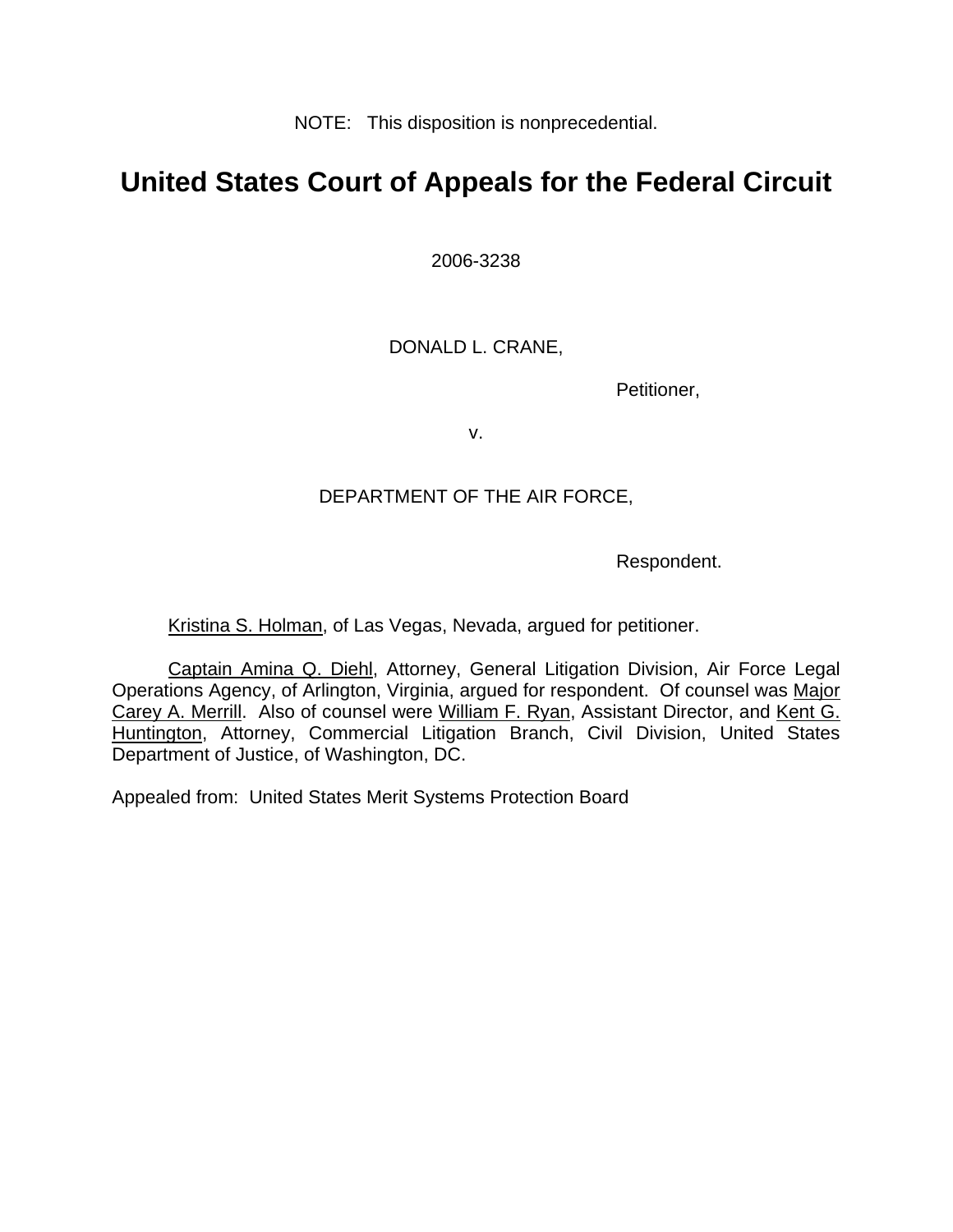NOTE: This disposition is nonprecedential.

## **United States Court of Appeals for the Federal Circuit**

2006-3238

DONALD L. CRANE,

Plaintiff-Appellant,

v.

### DEPARTMENT OF THE AIR FORCE,

\_\_\_\_\_\_\_\_\_\_\_\_\_\_\_\_\_\_\_\_\_\_\_\_\_\_

\_\_\_\_\_\_\_\_\_\_\_\_\_\_\_\_\_\_\_\_\_\_\_\_\_\_

Defendant-Appellee.

DECIDED: July 6, 2007

Before NEWMAN, Circuit Judge, LOURIE, Circuit Judge, and PROST, Circuit Judge.

Opinion for the court filed by Circuit Judge, NEWMAN. Dissenting opinion filed by Circuit Judge PROST.

NEWMAN, Circuit Judge.

Mr. Donald Crane appeals the decision of the Merit Systems Protection Board, Docket No. SF0752050105-I-1, affirming his removal from employment as a mason at Nellis Air Force Base, Utah. For the reasons set forth, we reverse the removal action and remand to the Board for determination of any appropriate disciplinary action.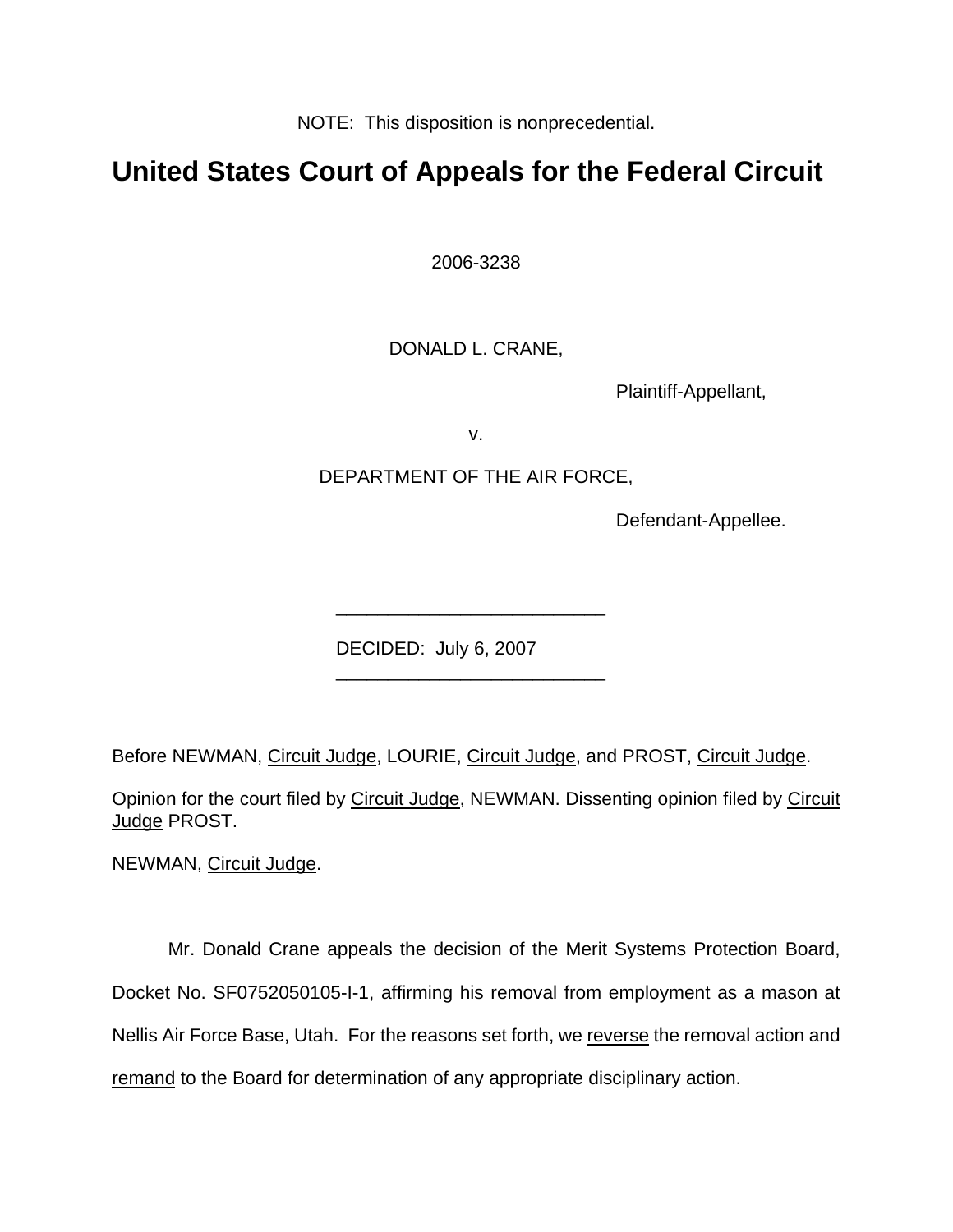#### BACKGROUND

Mr. Crane began employment with the 99th Civil Engineering Squadron at Nellis Air Force Base in 1990, in the position of Masonry Worker, WG-9. He had previously been employed as a mason at another Air Force base until its closure, and had served in the Marine Corps. During his employment at Nellis Air Force Base, Mr. Crane performed private masonry activities as a side business. This side business was conducted with the knowledge of his Air Force supervisors.

The events leading to Mr. Crane's removal began in 2003 when a representative of the Las Vegas Motor Speedway, Mr. David Stetzer, met with Air Force officials to discuss a welcome-home celebration for returning troops. Mr. Stetzer observed the concrete barriers on the base, and inquired of Master Sergeant Richard Huibregtse as to whether he could obtain similar barriers for use at the Speedway. MSgt Huibregtse, Mr. Crane's direct supervisor, asked Mr. Crane to contact Mr. Stetzer. MSgt Huibregtse testified that he understood that Mr. Crane would make this contact in his personal capacity in connection with his side business.

Mr. Crane contacted Mr. Stetzer, and on June 23, 2003 sent him a written proposal with photographs of a prototype of a proposed concrete barrier with "LVMS" stamped on the barrier. The Air Force stated, and repeats on this appeal, that the construction of this prototype, which used a less expensive pouring process, was approved by MSgt Huibregtse. MSgt Huibregtse testified that he informed his "wing leadership" of this development, and that they responded that they probably would not change the existing concrete barriers but that "they could pour one and 'see what they say.'" Air Force Br. at 7.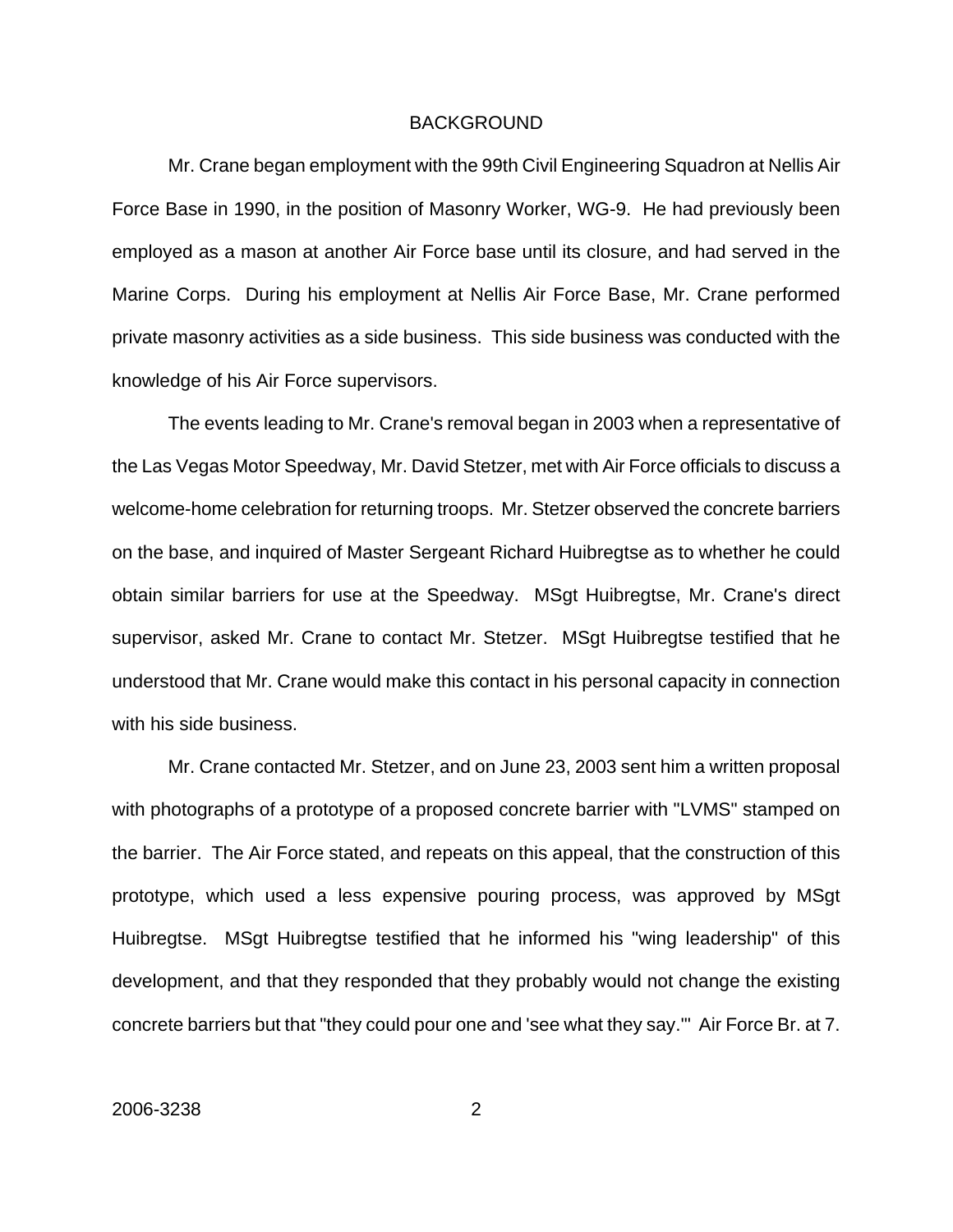The prototype was built by Mr. Crane on Air Force premises using surplus government material. No orders were placed with Mr. Crane as a result of the Speedway proposal.

In September 2003 the Air Force initiated investigation of Mr. Crane based on reports of "unauthorized work." Apparently nothing further ensued until Lt. Col. Anthony Foti became the Commander of the 99th Civil Engineering Squadron in June 2004. On July 12, 2004 Col. Foti issued a Notice of Proposed Removal of Mr. Crane. Mr. Crane responded in writing on July 19 and 20, 2004. The Air Force states that Mr. Crane was not given the Report of the investigation until he was given a redacted copy on July 23, 2004. Gov't Br. at 13. Removal occurred in September 2004, on the charge of misuse of government property. Mr. Crane appealed to the MSPB.

At the hearing the testimony of the issue of unauthorized work related solely to the prototype barrier and its marking "LVMS." MSgt Huibregtse testified that he knew that Mr. Crane "has a business on the outside" and that he told Mr. Crane about the Speedway inquiry concerning concrete barriers, knew of and approved the construction by Mr. Crane of the prototype barrier, and told Air Force officials about the new process developed by Mr. Crane. Mr. Crane had designed the barriers then in use, which were known as "DC barriers."

There was also testimony concerning Mr. Crane's several awards and commendations, and that Mr. Crane consistently received highly favorable performance ratings. For example, a Civilian Rating of Record includes the following in connection with a monetary performance award:

Led 7-man crew in the design and construction of 500 concrete, rebar, and cinder block traffic barriers.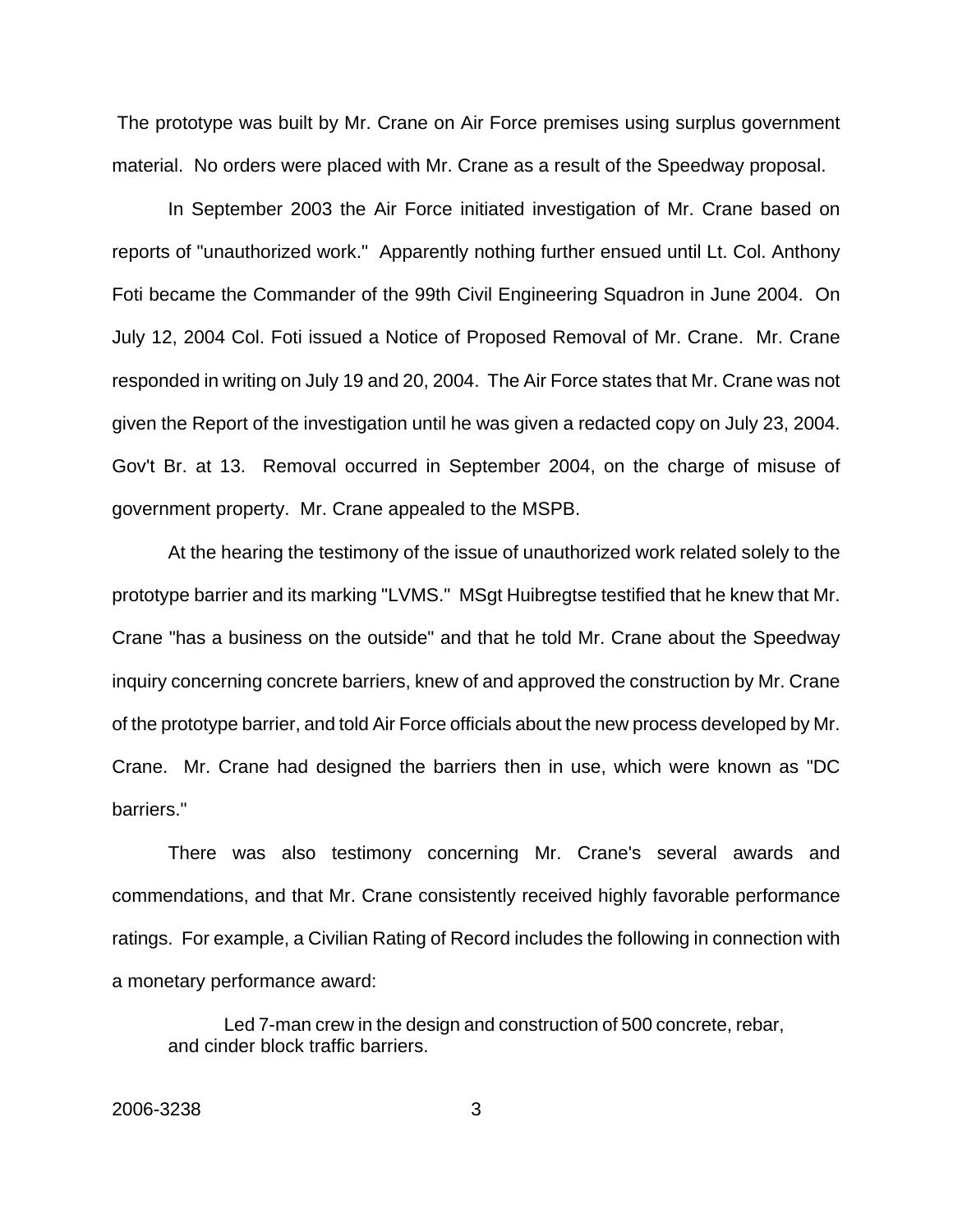Increased base force protection measures; being sought as benchmark by DoD . . . barriers are in demand at bases nationwide.

Assisted VOTECH block team in the layout/construction of 600 feet of block wall at cryogenics compound; secured assets.

Hand-picked to assist Horizontal section in forming/pouring 150 feet of sidewalk at Red Flag facility; improved accessibility.

Mr. Crane is the masonry systems "go-to-guy" for advice; always sought by shop leadership . . . skill knowledge has aided immensely.

Displayed stellar skills while led 7 federal inmates in construction of 800 ft. block wall -- Child Development Center.

Led construction of 480 feet of block wall/personnel gate at 415 AGE compound; secured assets and improved base appearance.

Don displayed his talents assisting VOTECH; laid first course of block at F-22 project . . . stayed one step ahead of block crew.

Dedication to duty and teamwork are a few of his finest attributes; excelled at all assigned taskings . . . major asset to section.

Rating Record with three (illegible) signatures in April and May 2004.

The Administrative Judge found that Mr. Crane "used government concrete to build a barrier that was marked with the initials 'LVMS' to solicit personal, private business from the Speedway," and sustained the removal, stating that "though the penalty of removal may seem harsh at first glance, the agency-imposed penalty is within the bounds of reasonableness." The full Board affirmed without review, and this appeal followed.

#### **DISCUSSION**

Mr. Crane states that the Air Force had always known of his private masonry

business, and had allowed and even encouraged this private business. Government counsel conceded, at the argument of this appeal, that the record shows that there was no objection by the Air Force to Mr. Crane's outside masonry business, and that the Air Force had not warned Mr. Crane concerning disapproval of these activities including the Speedway proposal:

Court: "Was there a warning?"

2006-3238 4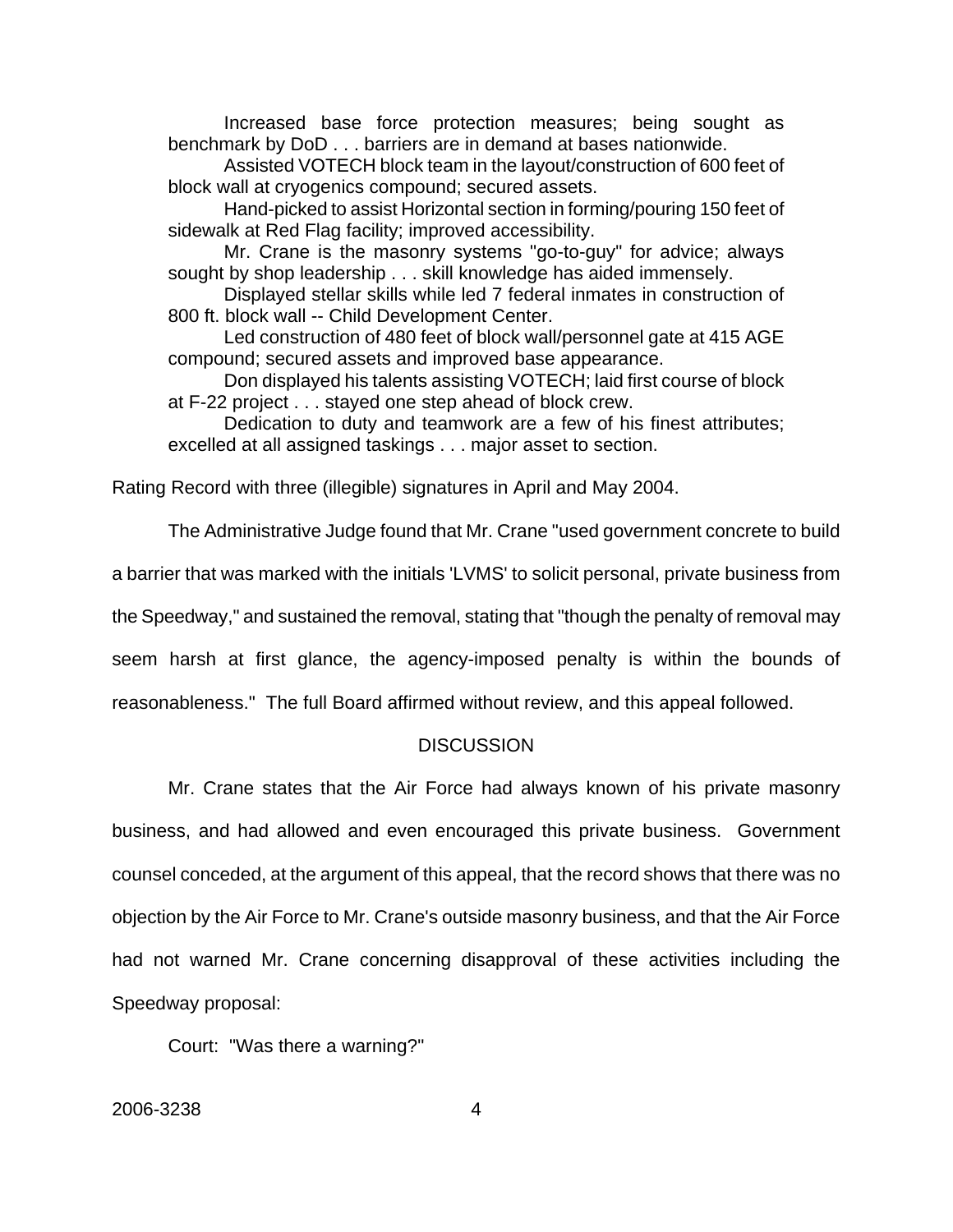Gov't counsel: "No, there is no warning, no, Ma'am."

\* \* \* \*

Court: But you do know that he was never disciplined or removed or told to cut it out?

Gov't counsel: There is no evidence in the record as to that, Ma'am. So I don't know, but there is no evidence in the record, so yes. . . . He was fired, in this case, he was fired for, specifically, placing the initials, pouring government concrete.

Mr. Crane stresses that the Air Force was aware of his side business and did not warn him that any aspect of what he was doing was deemed improper activity that could lead to termination of his employment. It was conceded at oral argument that there is no evidence of any objection to or criticism of this activity. The government stated that it does not know "based on the facts in this record, whether [Mr. Crane's side business] was a business that he conducted on Nellis Air Force Base itself or whether it was in his garage."

The government acknowledged that Mr. Crane's supervisor authorized the prototype barrier that led to Mr. Crane's removal. The record shows that the preparation of the barrier using a new process was known to Mr. Crane's supervisor and the "wing leadership." It was undisputed that the submission to the Speedway was enabled by supervisor MSgt Huibregtse, who also testified that he was not aware of the "LVMS" stamp on the barrier. The government stresses that Mr. Crane destroyed the prototype after he learned of the investigation. Colonel Foti testified that the removal was based on the construction of the prototype and that the placement of the LVMS stamp "led me to believe that there was an ulterior motive to use government property for some other financial gain." Transcript, App. at 115.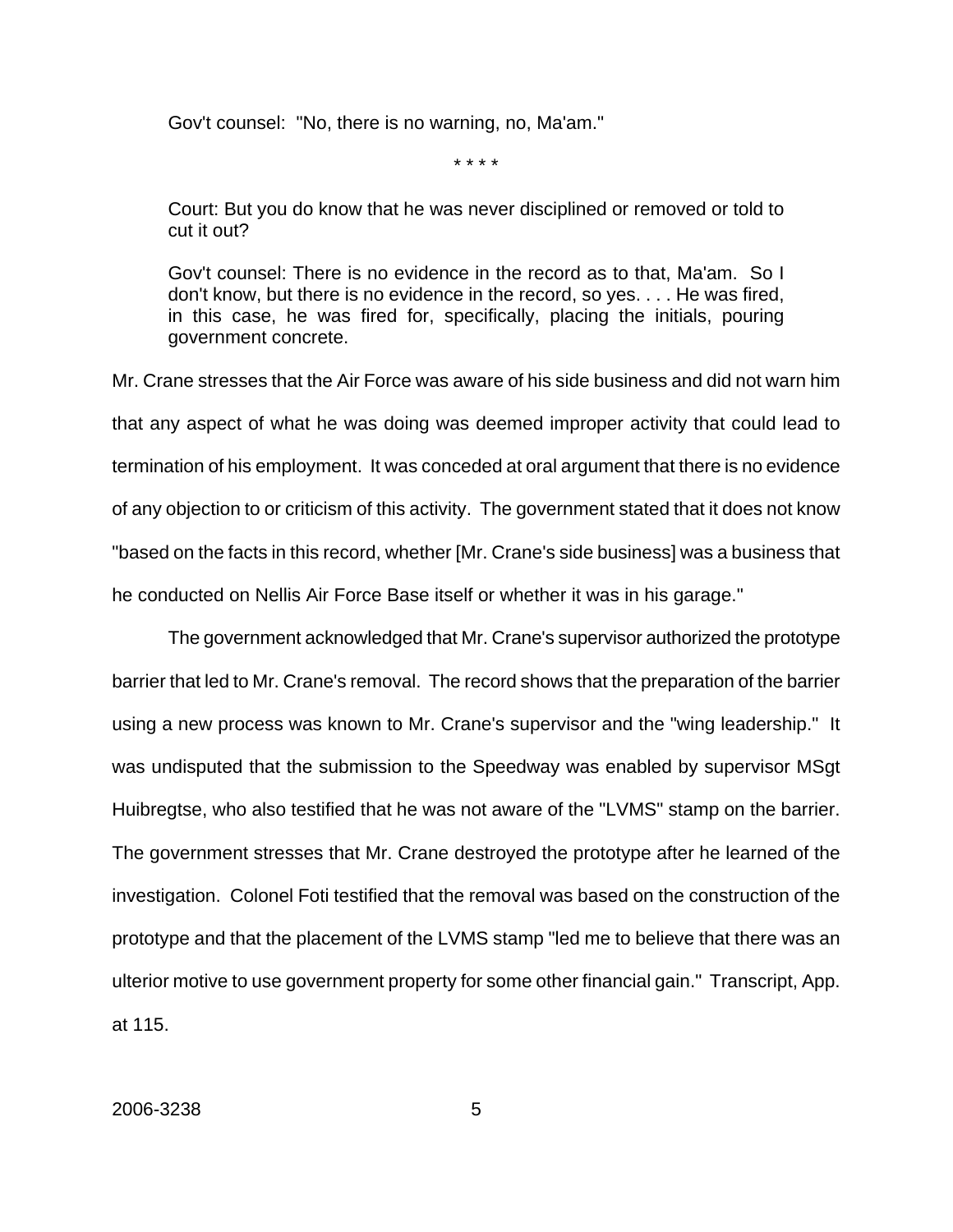The government argues that Mr. Crane's removal is supported because the placement of "LVMS" on the prototype barrier shows his intention to use the prototype to solicit business from Speedway. Whether or not this activity was appropriate, it came to Mr. Crane through persons at the Air Force. The lengthy period of condonation of the outside business, and the conceded lack of warning that it was disapproved, leave the penalty of "firing" without support by substantial evidence. Precedent generally requires notice to an employee when previously condoned activity is no longer condoned, giving the employee the opportunity to conform to any new rules. For example, in VanFossen v. Dep't of Housing & Urban Dev., 748 F.2d 1579 (Fed. Cir. 1984) the agency removed Mr. VanFossen for engaging in outside employment without authorization; this court vacated the removal because Mr. VanFossen had received authorization from his area manager and had not been warned about the possible invalidity of the authorization or told to discontinue the conduct; this court stated: "In determining an appropriate penalty . . . failure to consider a significant mitigating circumstance constitutes an abuse of discretion." Id. at 1581. There is MSPB precedent as to military employees, see, e.g., Davis v. Dep't of the Army, 33 M.S.P.R. 223, 230 (1987) (on charges including unauthorized possession and misuse of government property, the Board found that "the use of government property for which he was charged was initially authorized by his supervisor" and therefore that the maximum reasonable penalty was a demotion and a sixty-day suspension); Tallis v. Dep't of Navy, 20 M.S.P.R. 108, 111 (1984) (factors such as the express permission from the employee's supervisor for the charged misuse of government computer facilities and the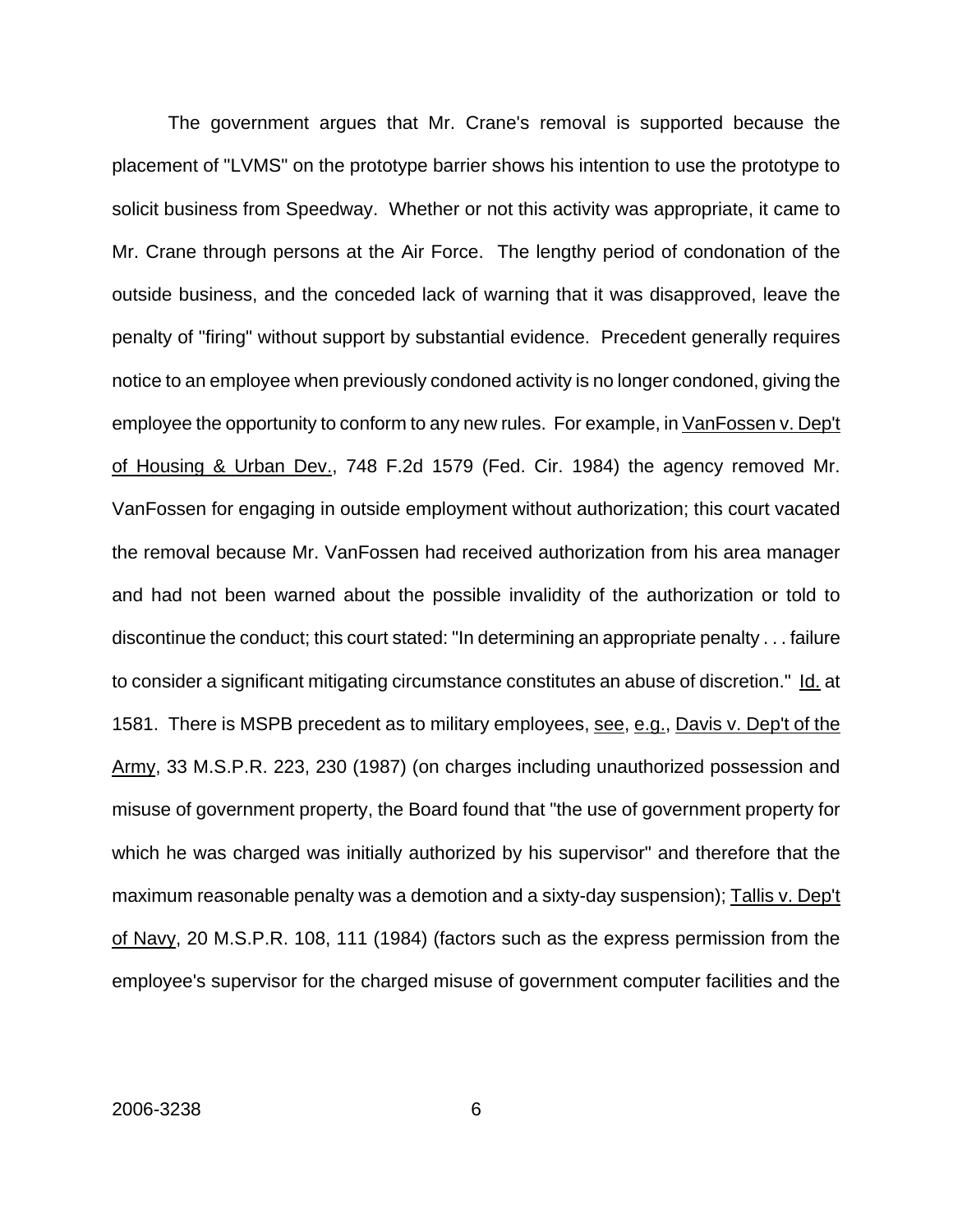employee's twenty-five years of satisfactory service mitigate the penalty to a two-day suspension).

In determining a penalty, all relevant factors must be weighed in the context of the infraction, as explained in Douglas v. Veterans Admin., 5 M.S.P.R. 280, 303 (1981) ("Before it can properly be concluded that a particular penalty will promote the efficiency of the service, it must appear that the penalty takes reasonable account of the factors relevant to promotion of service efficiency in the individual case."). Of particular relevance to the reasonableness of the agency penalty here imposed is "[t]he clarity with which the employee was on notice of any rules that were violated in committing the offense, or had been warned about the conduct in question." Douglas, 5 M.S.P.R. at 305.

Mr. Crane directs attention to other Douglas factors that also weigh in his favor, including his commendations and awards and lengthy government service, and that the AJ found that "Mr. Crane had no documented disciplinary actions." On the record before us, where Mr. Crane's supervisors knew of and authorized the charged conduct (except for the placement of the initials), and Mr. Crane was not instructed or warned that he had violated various rules, the penalty of separation from service was not reasonably within the Douglas parameters. Douglas states that "the Board's review of an agency-imposed penalty is essentially to assure that the agency did conscientiously consider the relevant factors and did strike a responsible balance within tolerable limits of reasonableness." In determining Mr. Crane's penalty, the agency as well as the Board failed to consider the relevant factor of Mr. Crane's supervisor's involvement in informing Mr. Crane of the LVMS business opportunity and approving the prototype. Thus, the agency did not give meaningful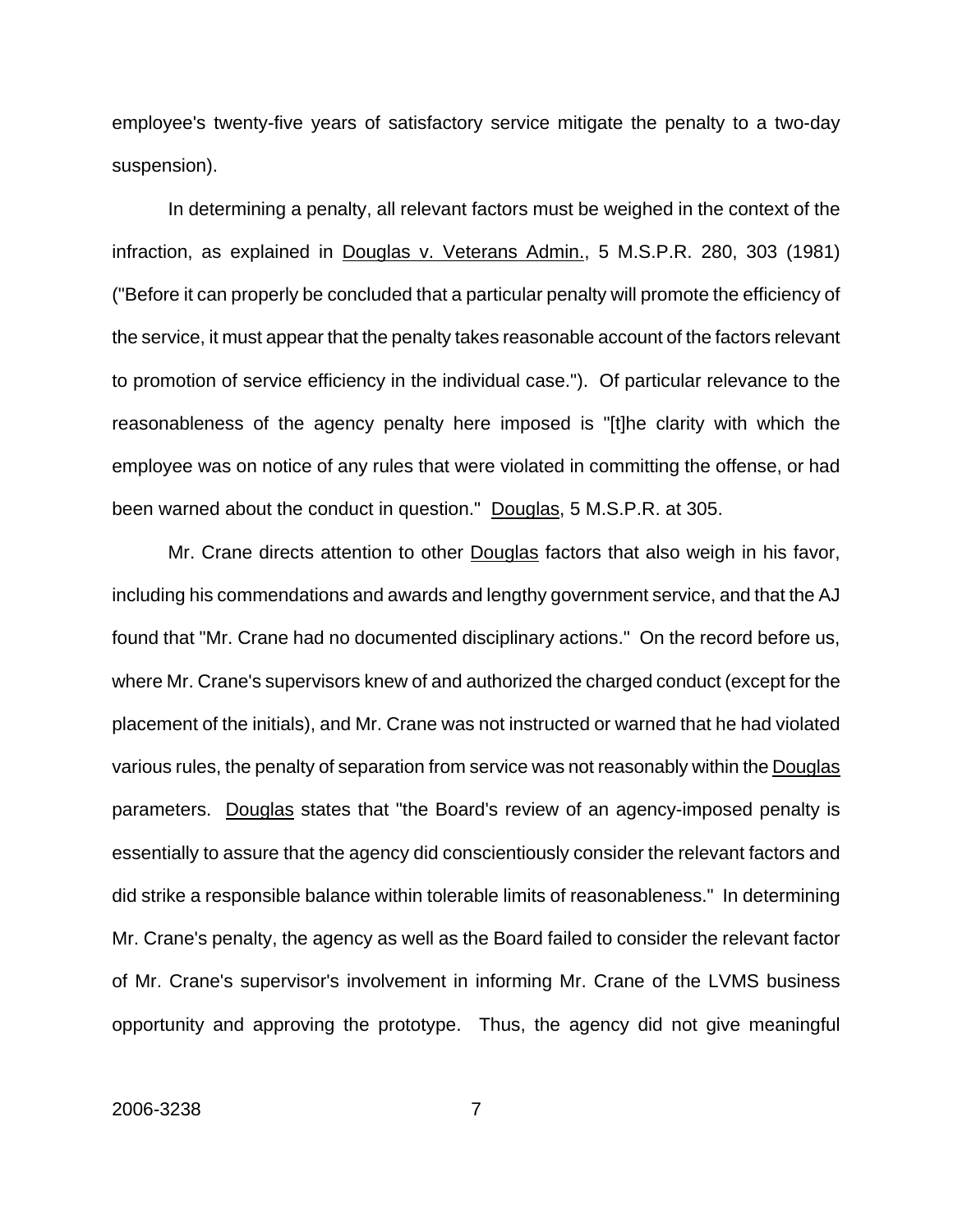consideration to a key relevant factor. The removal is reversed; we remand to the Board for reinstatement of Mr. Crane to his position, and determination of any appropriate disciplinary action upon consideration of all of the Douglas factors.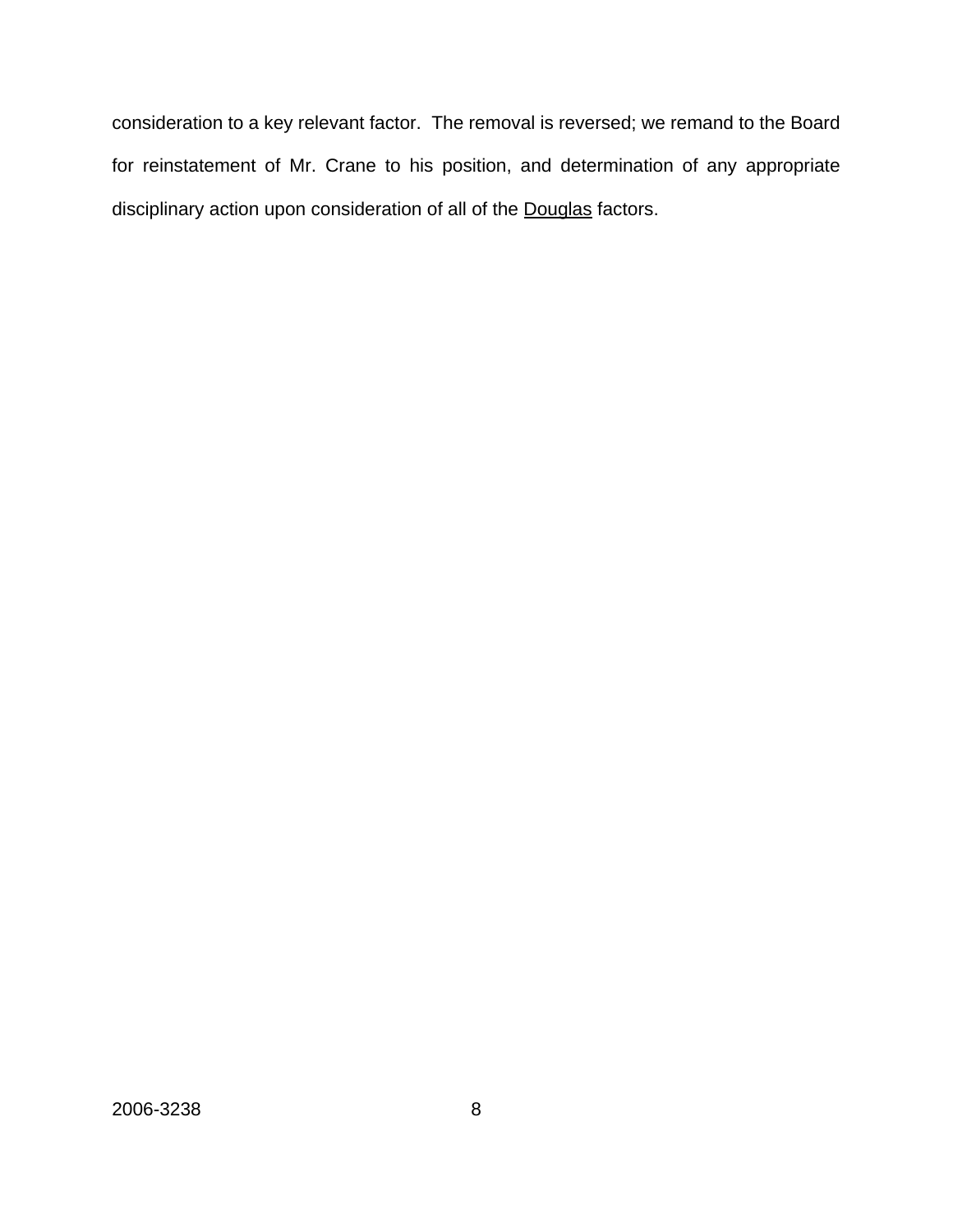NOTE: This disposition is nonprecedential.

## **United States Court of Appeals for the Federal Circuit**

2006-3238

DONALD L. CRANE,

Petitioner,

v.

#### DEPARTMENT OF THE AIR FORCE,

Respondent.

PROST, Circuit Judge, dissenting.

According to the majority, "[t]he lengthy period of condonation of [Mr. Crane's] outside business, and the conceded lack of warning that it was disapproved, leave the penalty of 'firing' without support by substantial evidence." Maj. Op. at 6. Mr. Crane, however, was not terminated for operating an outside business; Mr. Crane was terminated for misusing government resources. As such, the fact that the Air Force condoned Mr. Crane's outside business is irrelevant to this appeal. What is relevant is that the record is devoid of any evidence the Air Force ever condoned Mr. Crane's use of government resources in his outside business. Accordingly, I respectfully dissent.

What the record does show is that Mr. Crane constructed a prototype concrete barrier using government equipment and materials and that he used the prototype in a proposal to the Las Vegas Motor Speedway. To the extent Mr. Crane's supervisor approved the construction of the prototype, it was to see if the "wing leadership" would